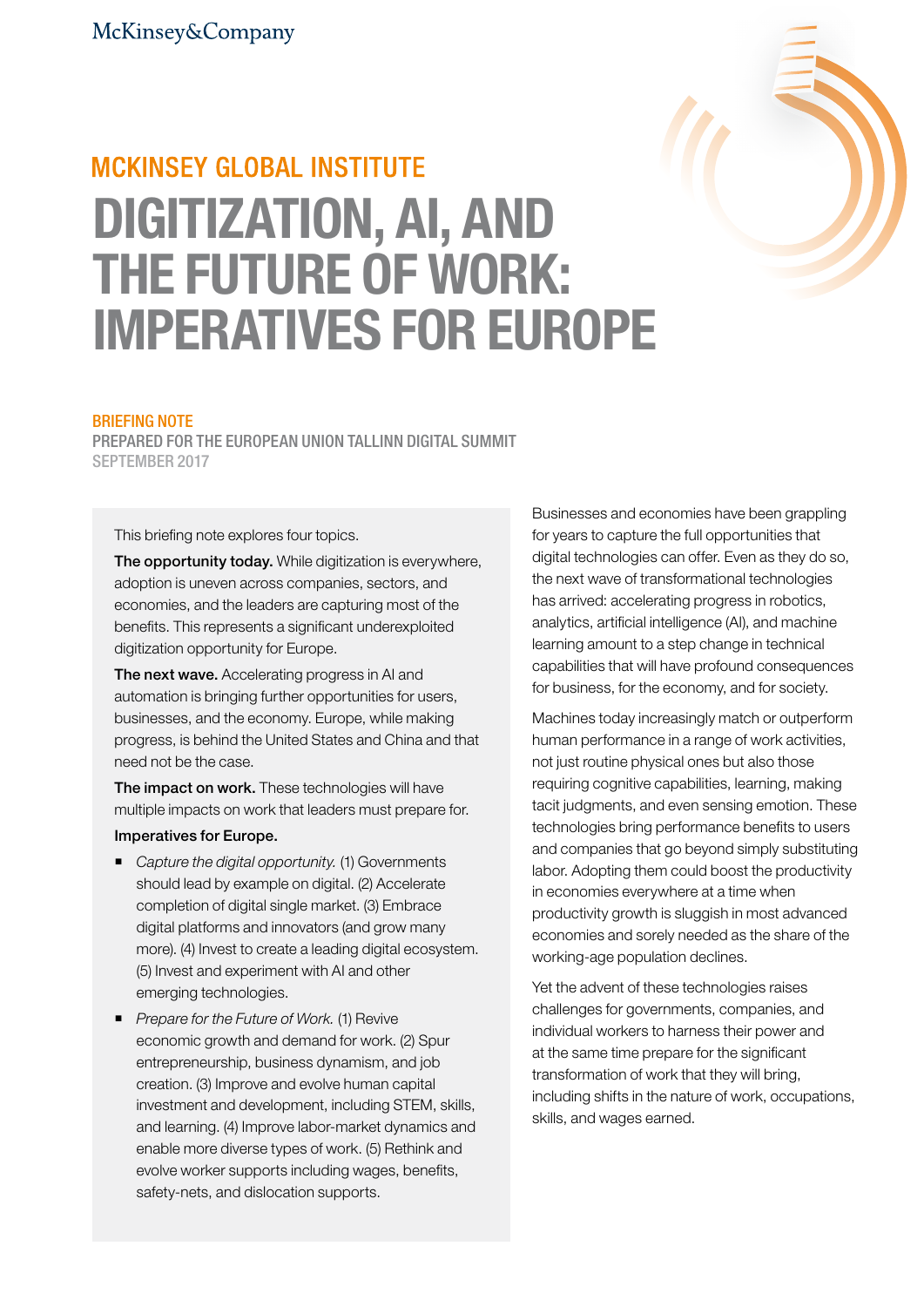# 1. Digitization is still a large and unrealized opportunity across companies, sectors, and economies

Digital technologies have been evolving and disrupting the way we live, work, and organize for years. Yet they represent massive unrealized potential because of their ongoing advancement and evolution, along with their uneven adoption across companies, sectors, and economies. Companies and sectors at the leading edge in terms of adoption and usage are reaping greater benefits than peers that lag.

Digitization of everything. The signs of digitization are everywhere, from smart phones, the mobile internet, ecommerce, to cloud-based services that are used by individuals on the go, at home and at work, on the way to work—and as a way to get to work. Big data, advanced analytics, and the Internet of Things are transforming businesses as well as business and industrial processes. The ability to capture and analyze enormous troves of data and establish machineto-machine connectivity has significant potential to improve the efficiency of fixed assets such as machinery, oil fields, and buildings; it can also help companies streamline their operations in ways that were not possible before. Digitally enabled business models and capabilities are reshaping industries such as retail, transportation, finance, and manufacturing, and could transform many more.

Digitization is also transforming globalization. The amount of cross-border data flows has grown 45 times larger since just 2005 and is projected to increase by an additional nine times over the next five years, as flows of information, searches, communication, video, transactions, and intracompany traffic continue to surge. In addition to transmitting valuable streams of information and ideas in their own right, data flows enable the movement and reach of goods, services, finance, and people. Virtually every type of cross-border transaction now has a digital component. Currently about 15 percent of the global goods trade is conducted via international e-commerce, with much of it driven by platforms such as Alibaba, Amazon, eBay, Flipkart, and Rakuten. Beyond e-commerce, digital platforms for both traditional employment and freelance assignments are beginning to create a more global labor market. Some 50 percent of the world's traded services are already digitized. These transformations enable small and medium-sized enterprises

around the world to export at far higher rates and reach customers and suppliers in ways only large companies were able to do previously.

Yet digitization is progressing unevenly across companies, sectors, and countries—and the leaders are reaping the benefits. Our use of the term "digitization" encompasses three aspects and their relative measures: digitization of assets, including infrastructure, connected machines, data, and data platforms, etc.; digitization of operations, including processes, payments and business models, and customer and supply chain interactions; and digitization of the workforce, including worker use of digital tools, digitally-skilled workers, and new digital jobs and roles. The three aspects belong together; without usage and workforce changes, digital investments on their own are unlikely to yield results. In measuring each of these aspects, we find relatively large disparities across companies, sectors, and countries.

In the United States and Europe, the depth of usage of digital technologies diverges across companies, including those within the same sector. Retail is a case in point, with some highly digitized retailers such as Amazon in an otherwise fragmented and relatively un-digitized sector. In most countries, a few sectors are relatively more highly digitized, for example financial services, media, and the tech sector itself. Many others are much less digitized, including asset-heavy sectors such as manufacturing and mining, quasi-public sectors such as health care and education, and fragmented industries such as hospitality and construction.

These differences matter: companies that are digital leaders in their sectors have faster revenue growth and higher productivity than their lessdigitized peers. They improve profit margins three times more rapidly than average and, more often than not, have been the fastest innovators and the disruptors and transformers of their sectors and in some cases beyond them. While the most digitized sectors tend to have higher productivity growth and wage growth, these are not the largest sectors in the economy today in terms of share of GDP or employment. By comparison, sectors lagging in digitization tend to be the largest by output and employment—and often those with relatively low productivity growth. Spending on health care, for example, is 10 percent of GDP or more in European countries, including France, Germany, and the United Kingdom, yet the sector is one of the least digitized. Likewise, construction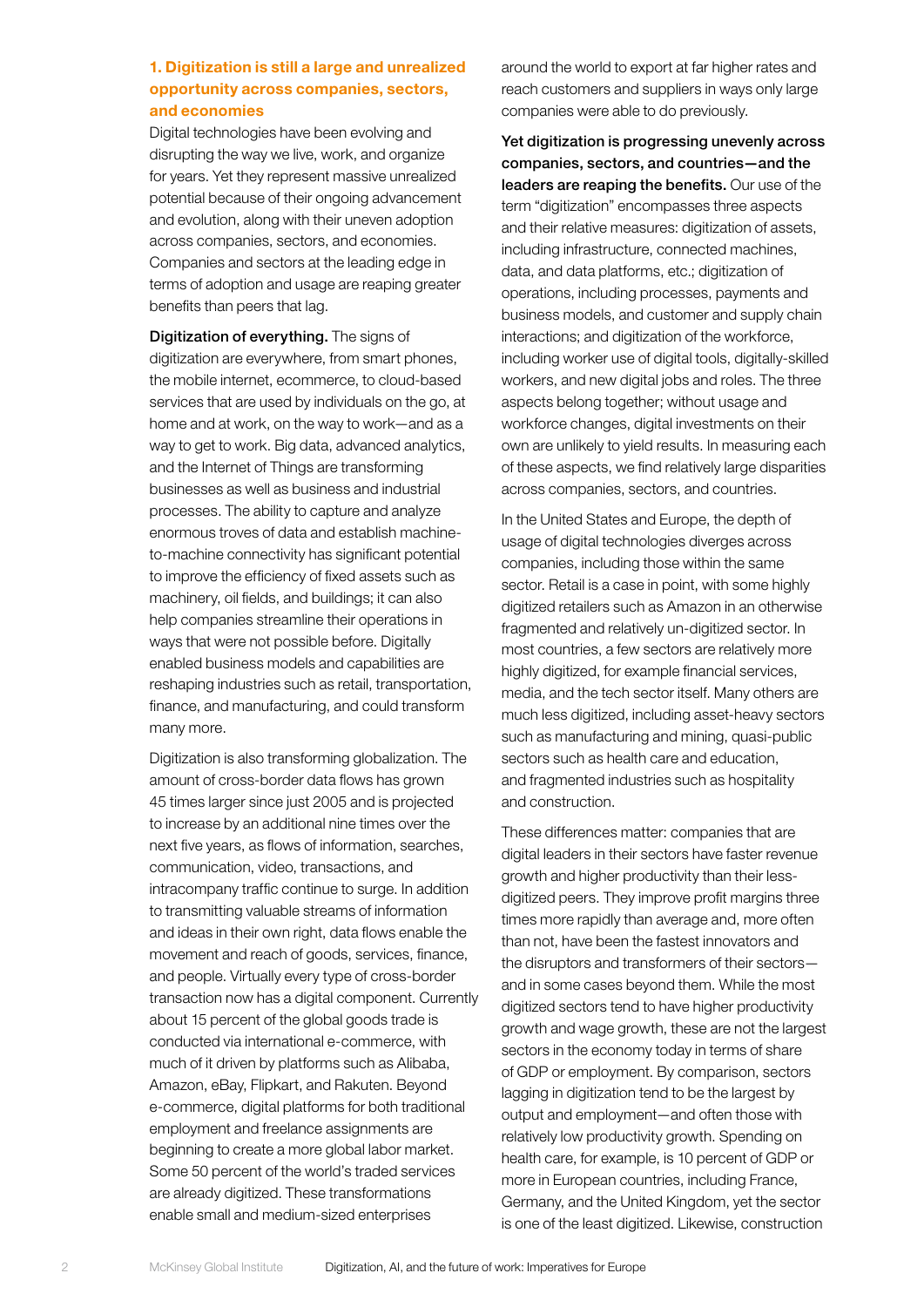makes up close to 7 percent of employment in Western Europe, yet is behind in digitization, which we estimate could help raise the sector's productivity by 40 percent.

Most countries have barely reached their potential. We estimate that Europe has captured only 12 percent of its potential from digital technologies, ranging from 10 percent in Germany to 17 percent in the United Kingdom. That puts Europe behind the United States, which itself has captured only 18 percent of its potential. Europe has digital startups and considerable innovation, but, unlike the United States and China, has been unable to translate that consistently into global digital platforms. There are some exceptions, including Spotify in music, but other platforms including Skype and PriceMinister have been acquired by non-European companies. As a consequence, Europe is a net importer of digital services, running a digital trade deficit with the United States amounting to nearly 5.6 percent of total EU-US services trade.

Digitization is a significant opportunity for

Europe. The European market has the potential to be the largest digital market in size and value. However today, taking ecommerce as an example, the markets of the United States and China are larger and growing more rapidly. Ecommerce in China is already a \$650 billion market growing at 30 percent. It now makes up 13.5 percent of all retail in China, compared with about 8 percent in Europe as a whole, although in some countries, including Germany and the United Kingdom, the ecommerce share is in double digits. Crossborder digital flows are of particular relevance to Europe, which, together with the United States, is at the center of the world's digital networks. Europe has the largest share of intraregional data flows among all regions. But many barriers still impede the free flow of cross-border data within the European economy; only 15 percent of EU consumers buy online from another EU country, whereas nearly 50 percent do so domestically, according to the EU Commission. We find that a completed Digital Single Market could double the ratio of cross-border to national digital trade of goods and services. Digital cross-border flows beyond e-commerce, including web and video applications that have the potential to be produced domestically, could also increase as companies take advantage of the single market's scale.

Through further digitization, Europe could gain an additional €2.5 trillion of GDP in 2025, according

to our estimates, lifting GDP 10 percent above baseline projections for that year. This estimate is based on innovations that are already spreading through European economies and have the potential to offer substantial economic benefits in the near future. In reality the boost to GDP could be greater as the digital frontier continues to move forward. The consumer benefit may also be much bigger, but cannot yet be quantified.

European businesses on the whole are optimistic about the digital age. A recent McKinsey Global Institute survey found that 55 percent of German executives expect increased digitization and automation to have a positive impact on their businesses in the coming years, and just 12 percent expect a negative impact. Companies are similarly optimistic about the data-driven technological advances characterized as Industry 4.0. This is partly based on experience with earlier automation: Germany's productivity and employment sustainability rose in the 1990s after it invested significantly in manufacturing automation and built up a strong electronics sector.

# 2. Accelerating progress in AI and automation brings further opportunities for business and the economy

Recent advances in robotics, machine learning, and AI are pushing the frontier of what machines are capable of doing in all facets of business and the economy. These advances will provide national economies with a much-needed boost to productivity and enable companies to realize substantial performance gains.

Why now for AI and automation? Automation is not new, but the recent progress is. Physical robots have been around for a long time in manufacturing, but more capable, more flexible, safer, and less expensive robots are now engaging in ever expanding activities. AI is likewise not new, but the pace of recent progress is.

Three factors are driving this acceleration. First, machine-learning algorithms have progressed in recent years, especially through the development of deep learning and reinforcement-learning techniques based on neural networks. Second, exponentially increasing computing capacity has become available to train larger and more complex models much faster. Graphics processing units (GPUs), originally designed to render the computer graphics in video games, have been repurposed to execute the data and algorithm crunching required for machine learning at speeds many times faster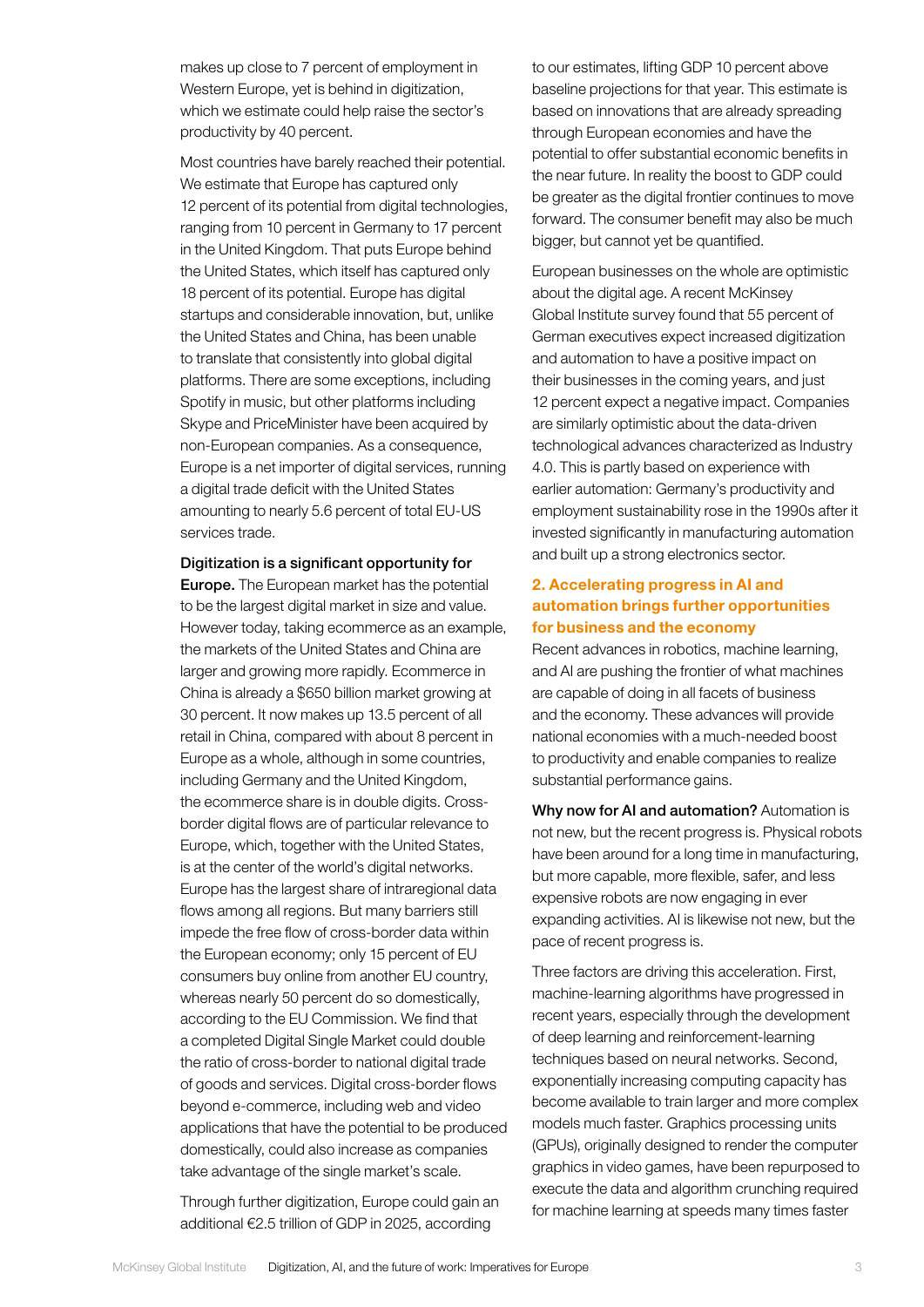than traditional processor chips. More siliconlevel advances beyond the current generation of GPUs are already emerging, such as Tensor Units. This compute capacity has been aggregated in hyper-scalable data centers and is being made much more accessible to users through the cloud. Third, massive amounts of data that can be used to train machine learning models are being generated, for example through daily creation of billions of images, online click streams, voice and video, mobile locations, and sensors embedded in the Internet of Things. The combination of these breakthroughs has led to spectacular demonstrations like DeepMind's AlphaGo.

Formidable multi-decade long technological challenges must still be overcome before machines can match human performance across the range of cognitive activities and approach "Artificial General Intelligence." However, significant progress has been made in specific "narrow" AI applications.

## Benefits to business go beyond labor

substitution. For companies, successful adoption of these evolving technologies will significantly enhance performance and can be a competitive advantage and differentiator. Some of the gains will come from labor substitution, but automation also has the potential to enhance productivity, raise throughput, improve predictions, outcomes, accuracy, optimization, and enable discovery of novel solutions and possibilities.

Already today, a range of automation technologies is generating real value, in Europe and elsewhere. Companies across sectors from agriculture and health care to media and pharmaceuticals use them to identify fraudulent transactions, personalize financial products, diagnose diseases, optimize pricing and scheduling in real time, and carry out predictive maintenance in manufacturing, among other uses. For example, Luxottica creates personalized marketing campaigns based on real-time analytics of geospatial and behavioral customer data. Google has applied artificial intelligence from its DeepMind machine learning to its own data centers, cutting the amount of energy they use by 40 percent.

Investment in automation technologies including AI is growing rapidly, dominated by digital companies such as Amazon, Baidu, and Google. European companies including ABB, Bosch, BMW, and Siemens are investing in AI, but Europe overall is behind in external AI investment, which totaled

\$3 billion to \$4 billion in 2016, compared with \$8 billion to \$12 billion in Asia and \$15 billion to \$23 billion in North America, according to our global review. The United States and China both have AI "ecosystems"—clusters of AI entrepreneurs, financiers, and AI users—and have issued national strategic plans in the past 18 months with significant AI dimensions, in some cases backed up by funding initiatives.

# AI and automation will provide a much-needed boost to productivity and may help tackle some of society's "moonshot" challenges.

The application of AI and the automation of activities can enable productivity growth for entire economies. Demographic effects such as aging and falling birth rates are set to dramatically slow the growth in labor supply in Europe, and elsewhere. Productivity growth will need to increase sharply to sustain economic growth this at a time when productivity growth has been less than stellar in most economies. At a macroeconomic level, based on our scenario modeling, we estimate automation alone could raise productivity growth on a global basis by up to 1.4 percent annually. AI and other technologies can also be broadly beneficial for society by helping tackle some "moonshot" challenges, including climate change or curing disease. AI is already being deployed in synthetic biology, cancer research, climate science, and material science. For example, researchers at McMaster and Vanderbilt University have used computers to exceed the human standard in predicting the most effective treatment for major depressive disorders and eventual outcomes for breast cancer patients.

## 3. AI and automation will impact the future of work

Even as automation technologies boost productivity and growth, they will bring with them large-scale transitions for workers, affecting multiple sectors, the mix of occupations, the skills required, and the wages earned.

Roughly half the current activities carried out by workers have the technical potential to be automated in Europe. To assess the impact on work, we focused on work activities (over 2,000 of them) rather than whole occupations as a starting point. We consider activities to be a useful measure since each occupation is an aggregation of different activities, where each discrete activity has a different potential for automation. For example, a retail salesperson will spend some time interacting with customers, stocking shelves,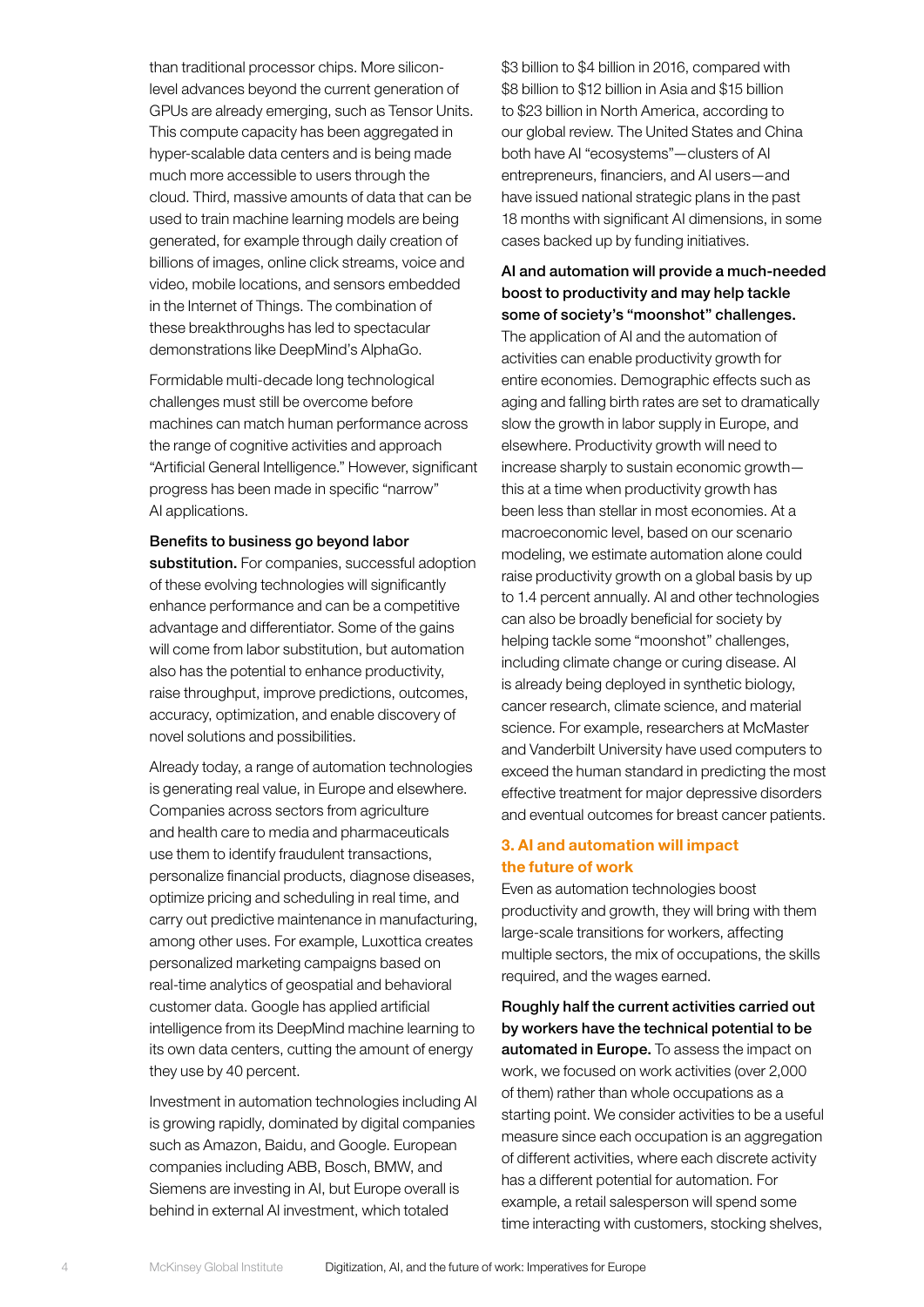or ringing up sales—and each activity requires different capabilities. We bounded our assessment by considering currently demonstrated (rather than theoretical) capabilities in AI and automation technologies.

In general, activities that are more easily automatable include physical ones in highly predictable and structured environments, as well as data collection and data processing. These activities account for roughly half of the activities that people do and exist across the entire spectrum of sectors, though they are more prevalent in sectors such as accommodation and food service, manufacturing, transportation and warehousing, and retail trade. For Europe's five largest economies—France, Germany, Italy, Spain, and the United Kingdom—we estimate that about \$1.9 trillion in wages and 62 million workers are associated with technically automatable activities.

While nearly all occupations will be affected by automation, only about 5 percent consist of activities that are fully automatable using currently demonstrated technologies. However, we find that about 30 percent of the activities in 60 percent of all occupations could be automated. This means that many workers will work alongside rapidly evolving machines. Worker skills will evolve for everyone, from welders to landscape gardeners, mortgage brokers—and CEOs; we estimate about 25 percent of CEOs' time is currently spent on activities that machines could do, such as analyzing reports and data to inform decisions.

The rate and extent of automation will depend on several key factors: technical feasibility, the cost of deploying the technologies (also taking into account the cost and time to replace existing technologies), the labor-market dynamics (including labor supply quantity, quality, and associated wages), benefits beyond labor substitution, as well as social factors (for example social acceptance). Much discussion today focuses on the first factor—technical feasibility and suggests very high rates of job automation. However, consideration of the other factors indicates that actual adoption will be much slower than technical feasibility alone would suggest.

Brief lessons from history. We have seen steep employment declines in sectors in various sectors and countries in the past, first out of agriculture and more recently manufacturing, even as overall employment has grown. In the United States, manufacturing fell from 26 percent

of total employment in 1960 to below 10 percent today, while in Germany, manufacturing jobs halved from almost 40 percent in 1970 to below 20 percent today. Although technology raises labor productivity growth and may displace workers within a sector, history shows that overall employment also grows, particularly when looking over longer periods of time and across the whole economy. Productivity growth and job growth go together over the mid and long term because output growth speeds up. Prices fall, new goods and services are introduced, and markets expand. When there has been a tradeoff between aggregate employment and productivity levels, it has been short-lived. In Germany, for example, employment and productivity both increased in more than 80 percent of the 10-year periods between 1960 and 2016, while in the United States, employment and productivity both have increased in 99 percent of the 10-year periods since 1929.

Economic growth is critical for good future of work outcomes, but worker transitions, adaptation, and skill requirements will be significant challenges. The impact on work will largely depend on the rate of adoption of automation technologies and the rate at which economies grow and create demand for new work. Assuming robust demand and economic growth (partly fueled by productivity growth which in turn benefits from automation), most scenarios suggest there should be about enough jobs for everyone. However, complex transitions will be unavoidable. The places (and sectors) where new jobs are created may not be the same as where the old ones are lost. Certain occupations will decline while others grow. Different skills and capabilities will be required to thrive in this shifting environment of new and evolving occupations and work alongside machines. Wages will be under pressure for some categories of workers, especially those with less than a college education, according to our research, depending on sector and country. Given the scale of these shifts, the transition challenges for workers at all skill levels are likely to be significant and felt especially across the advanced economies.

In Europe, the challenge will be to generate enough incremental labor demand to offset the displacement caused by automation. From scenarios taking into account the various factors that could impact adoption (see above), we estimate that between 20 and 25 percent of work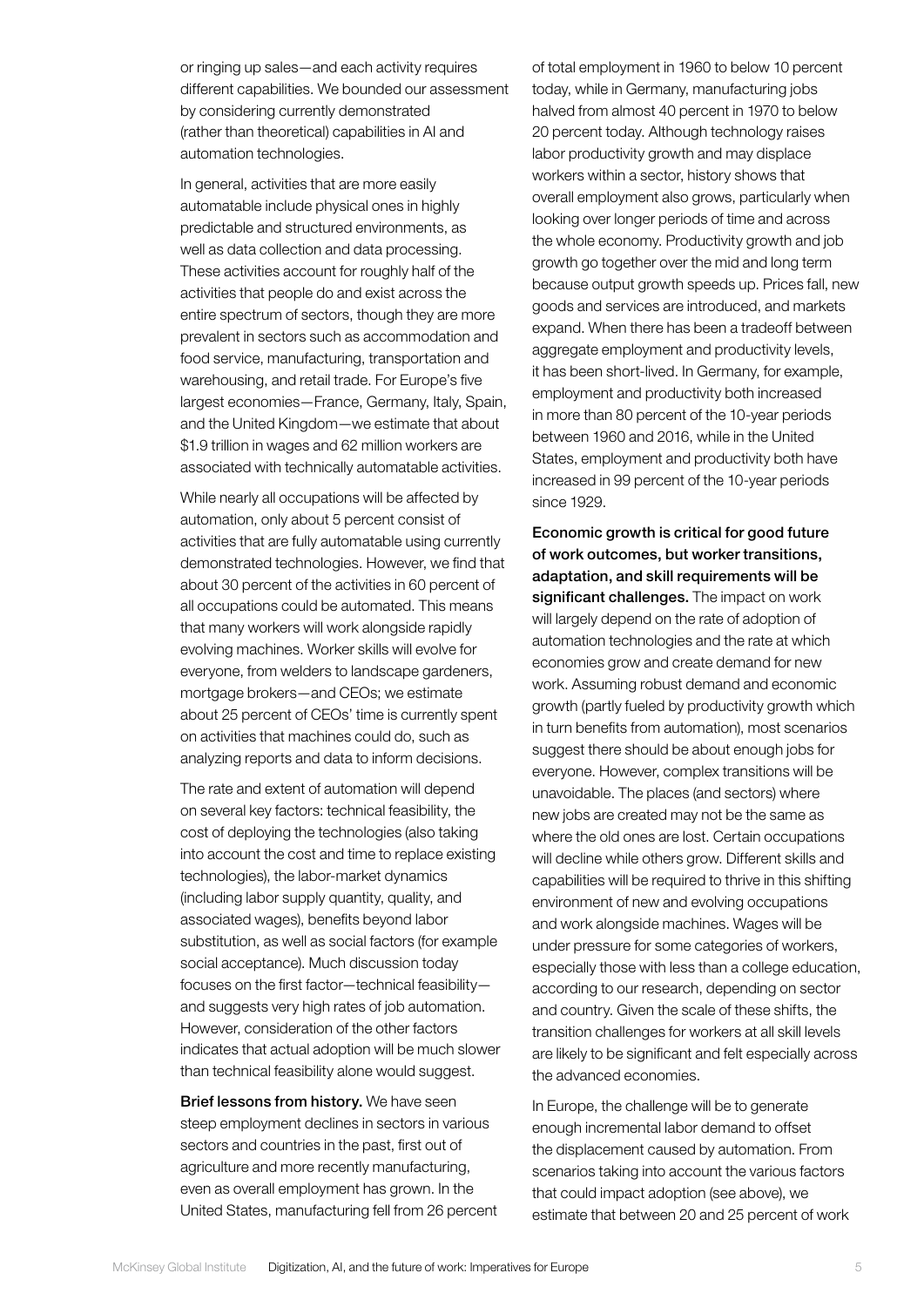activities in Europe could be automated by 2030, assuming that adoption falls in the middle of our expected range. We expect incremental labor demand from trends we identify to offset much but not all of this displacement. European economies, particularly ones with low economic growth, will need to grow and innovate in order to create new work activities for existing and new occupations.

High-wage jobs will see the most growth, especially for high-skill medical and other professionals. Overall, the educational requirements for jobs will rise, and many workers will need to raise their skill levels to find new jobs. For advanced economies, a polarization of wages that has particularly affected middle-wage jobs is likely to continue. The risk is that automation will exacerbate income inequality and the lack of income advancement that has characterized the past decade across much of the advanced economies, stoking economic, social, and political tensions.

Just as technology poses challenges to the future of work, it offers some solutions. Against this challenging background, technology can help create new jobs and new opportunities to earn income, including outside of the technology sector itself. Just as computers created jobs within and beyond the computer industry, the current wave of technologies has begun to do the same. For example, ecommerce has given rise to growth in related activities such as package delivery.

Digital talent platforms such as LinkedIn have begun to improve matching of workers with jobs, creating transparency and efficiency in labor markets, and thereby raising GDP. While it is early days, there is already evidence that such platforms can raise labor participation and working hours. At the same time, new forms of technology-enabled work are adding variety to the traditional 9-to-5 job. Our research finds that 20 to 30 percent of the working-age population in the European Union is engaged in independent work, and just over half of these workers supplement their income and have traditional jobs, or are students, retirees, or caregivers. Only about 15 percent of this independent work is conducted on digital platforms, but the proportion is growing rapidly, driven by the scale, efficiency, and ease of use for workers and customers that these platforms enable. Those who pursue independent work (digitally enabled or not) out of preference—about 70 percent of the total—are generally satisfied,

although the 30 percent who pursue it out of necessity are unsatisfied with the income variability and the lack of benefits typically associated with traditional work. Policy makers and innovators will need to grapple with solutions to these challenges.

## 4. Imperatives for Europe

Europe has aspirations to become a leading digital society, but still needs to achieve the full scalability to realize that goal. Capitalizing on the opportunities from digital will require decisive choices around a set of imperatives:

## Capture the digital opportunity

- Lead by example: European governments could set ambitious digitization targets for their own public sectors, leading by example while raising efficiency and improving citizen interaction and delivery of citizen services, as Estonia has done. They could also spur digital catch-up in lagging sectors like construction via public procurement rules or regulation, as well as partnerships to achieve common economic growth and productivity goals. SMEs can benefit from good practice exchange and interaction with large digital platforms, as well as access to enabling capabilities and supports.
- Accelerate efforts to complete a Digital Single Market: Common legal and regulatory frameworks can enable digital companies to scale within and beyond individual countries and realize the potential of the single market. Enabling the free movement of data could be enshrined as a new European freedom. Recent efforts to frame a model of talent mobility and data flows are a good example of supporting the goal of a digital single market. Policy makers will need to make the case more clearly that digital technologies will be a force for greater prosperity, even as they maintain a high level of data protection and digital rights.
- Embrace and enable the creation and growth of large-scale digital platforms and digital innovators: Digital platforms are powerful tools to boost cross-border commerce and give small and mid-sized companies global reach, but also to facilitate job matching. In many ways, they are the real engines in the digital age. At the same time, their winner-takes-all dynamics also require careful monitoring and, possibly, regulatory frameworks evolved for the digital age, to sustain competition and data access.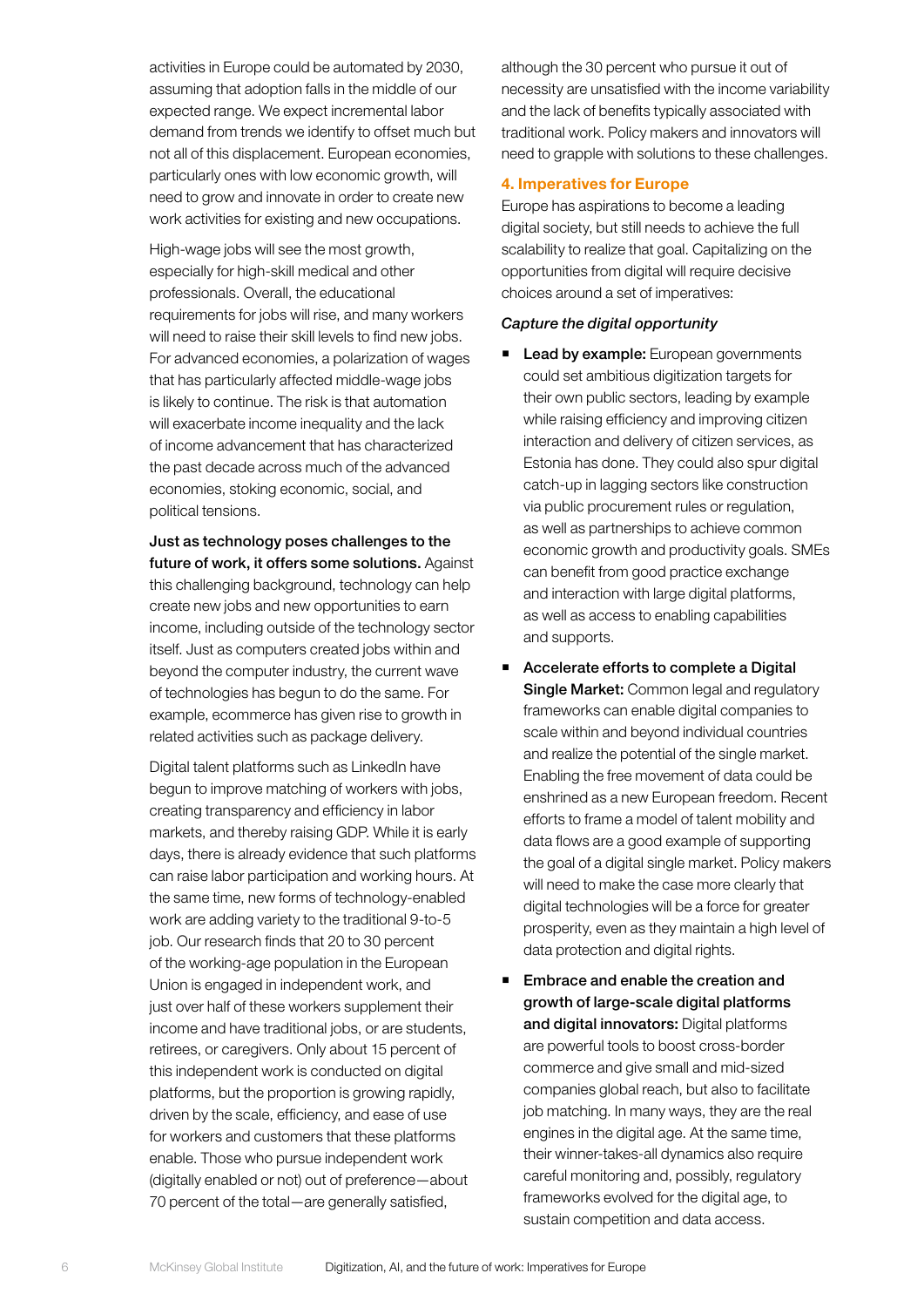- Invest to become a leading digital ecosystem and digital destination: Europe's future as a thriving economy will depend on its ability to step up investments in digital infrastructure and digital skills and to deepen and expand its digital ecosystem. Further, it will be important to continue attracting digital foreign direct investment that complements and enables homegrown digital innovation and talent.
- **I** Invest more and experiment more with AI and other new technologies: While the continent has many AI and next generation startups, with vibrant ecosystems in the making in cities including Amsterdam, Barcelona, and Stockholm, there is still considerable scope to support the development of these companies in terms of incentives and access to capital. Governments can act as a platform facilitator for many AI innovation and scaling experiments, as the United Kingdom has been doing in health care.

#### Prepare for the future of work

- Strengthen demand, unlock investment, and revive economic and productivity growth: Sustaining aggregate demand and restoring investment in Europe will be critical to ensure sufficient incremental labor demand at a time when automation will displace many jobs and many parts of Europe still feel the aftermath of the crisis. Our research shows that European companies are holding back on investment because of uncertainties about the future of the Eurozone, but most are eager to digitize and want greater European economic integration.
- **Spur entrepreneurship, business** dynamism, and job creation: New products, new activities, and new business models will be especially important in Europe, as the continent's relatively high wage levels will likely speed up automation adoption. We estimate that the digital portion of economies will double in the next 10 years in Europe if companies are sufficiently innovative.
- Improve human capital development, especially education and skills: Education will allow both faster digitization and preparation of workers for the transition. Policy makers and business leaders working with education providers could improve science, technology, engineering, and math (STEM) skills through school systems, and put a new emphasis on creativity as well as critical and systems thinking. Effective retraining will be critical for mid-career workers who will need to transition to new occupations and different types of work alongside machines.
- **Improve labor market dynamics and enable** more diverse forms of work: Greater mobility and better matching of talent with opportunity is needed across Europe to increase fluidity; digital platforms can support that, and open up myriad opportunities for individuals to earn income outside of traditional employment contracts. Labor institutions could ensure portable benefits for workers and provide greater support to independent workers and others already navigating the future of work.
- Rethink worker supports: The European welfare state dating back to the days of Bismarck will need to adapt to become more resilient. If automation (full or partial) does result in a significant reduction in employment and/ or greater pressure on wages in some strata of the population, some ideas such as conditional transfers, adapted social safety nets, different forms of taxation, or even universal basic income may need to be considered and tested, as Finland and the Netherlands are currently doing.

*Author James Manyika is chairman and director of the McKinsey Global Institute and a senior partner at McKinsey & Company. Jacques Bughin, Michael Chui, Eric Hazan, Jan Mischke, and Sree Ramaswamy contributed to this briefing note.*